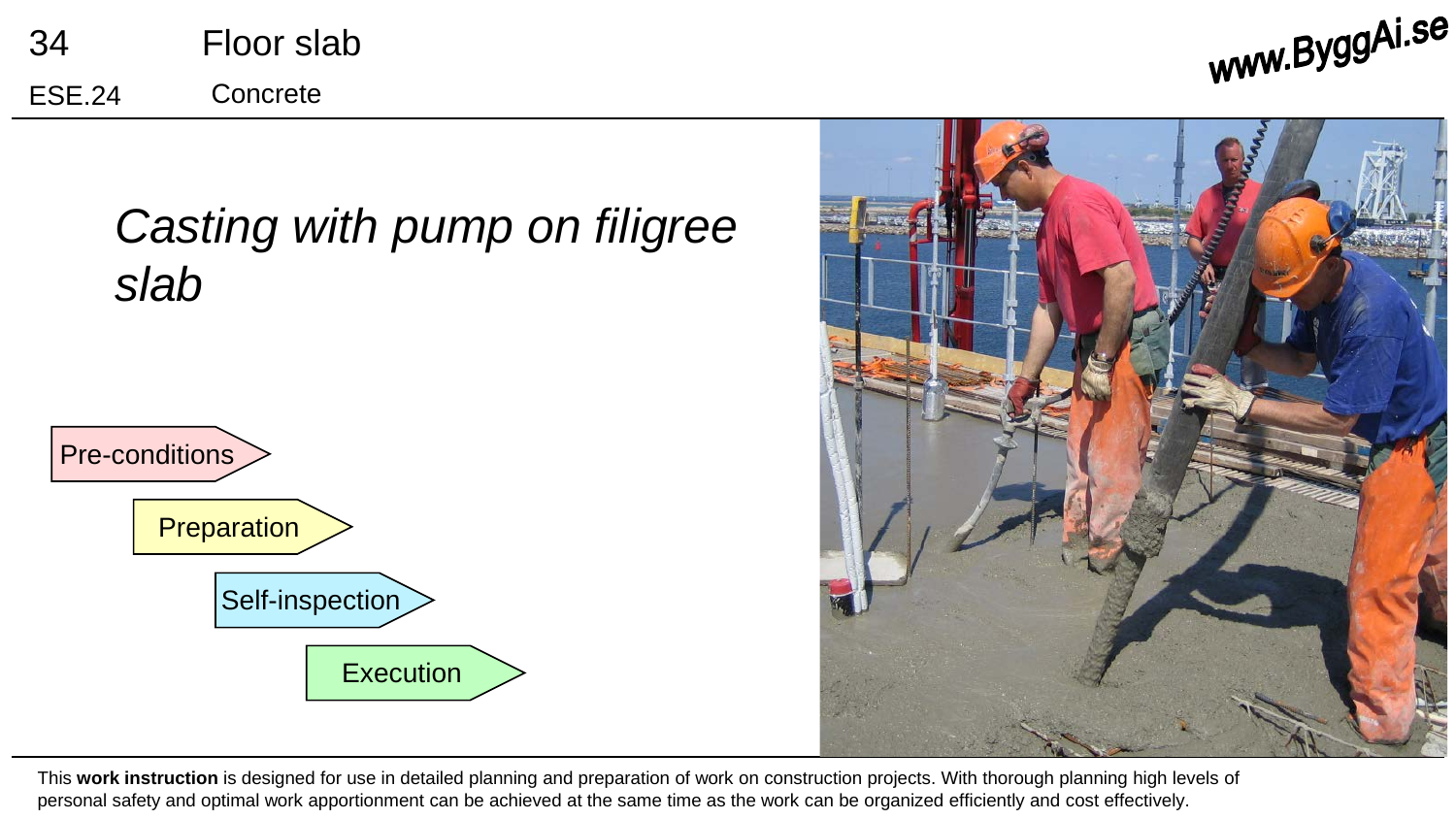<span id="page-1-0"></span>

| Work activity & Problem                      | $\mathsf{P}$ | $\mathcal{C}$  | $Risk = P^*C$ | Action                                                                   |
|----------------------------------------------|--------------|----------------|---------------|--------------------------------------------------------------------------|
| Crane work during casting, crushing injuries | 30           | $5\phantom{.}$ | 150           | Education in crane routing and strapping                                 |
| Slipping, stumbling                          | 30           | 5              | 150           | The substrate is checked. level difference,<br>slight reinforcement, etc |
| Workplace disorder = Wriggling/fall damage   | 10           | 15             | 150           | Regular cleaning                                                         |
| Concrete splashes, eye injuries              | 20           | 5              | 100           | Goggles                                                                  |
| Overload when working on concrete surface    | 30           | $\mathbf{1}$   | 30            | Use "Tremix" vibrator plumb                                              |
|                                              |              |                |               |                                                                          |

|                   |           | Assessment of probability |                       | <b>Assessment of consequences</b> |             |            |                               |
|-------------------|-----------|---------------------------|-----------------------|-----------------------------------|-------------|------------|-------------------------------|
| $Probability = P$ | $P = 0.1$ | Verv unlikelv             | $(<1$ times/10 years) | $C = 0.5$                         | Trifle      |            |                               |
| Consequence = C   | $P = 1$   | Unlikely                  | (1 times/10 years)    | $C=1$                             | Tiny        |            | (1 - 2 days sick leave)       |
| $Risk = P * C$    | $P = 3$   | Low probability           | (1 times/3 years)     | $C=5$                             | Small       |            | (3 - 7 days sick leave)       |
|                   | $P = 10$  | Relative probability      | (1 times/year)        | $C = 15$                          | Tactile     | ( 8 - 29   | $-$ " $-$ )                   |
|                   | $P = 30$  | Probable                  | (1 times/month)       | $C = 70$                          | Severe      | $(30-299)$ | $\cdot$ " $\cdot$ )           |
|                   |           |                           |                       | $C = 500$                         | Very severe | (>300      | $\sim$ $^{10}$ $\sim$ $^{11}$ |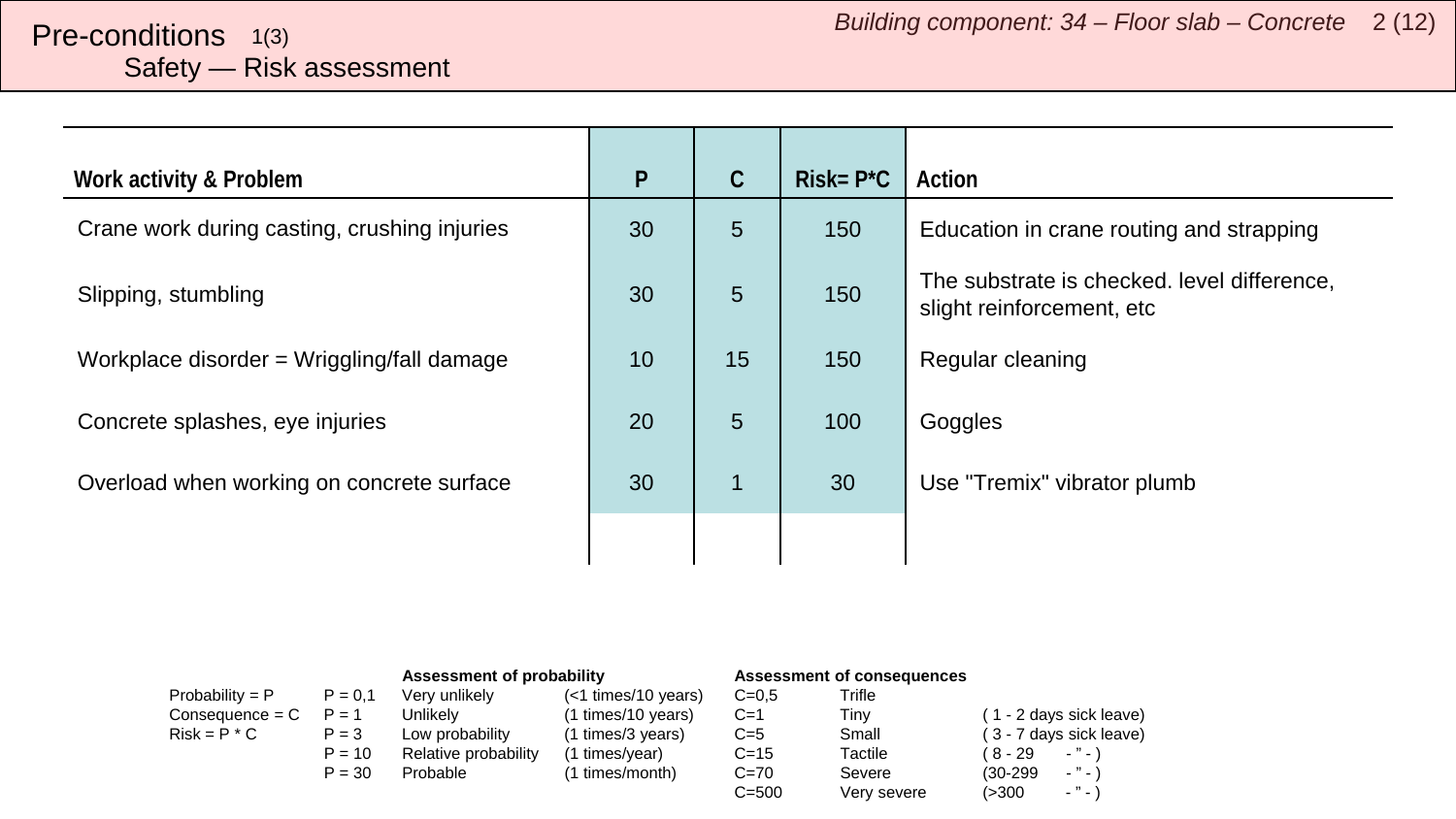*Building component: 34 – Floor slab – Concrete* <sup>3</sup> (12) Pre-conditions 2(3)

*Text from the Working Environment Authority's brochure Safer Construction Work*

## **Watch out for hidden risks!**

Surfaces that you walk on should have a safe bearing capacity so that you cannot pedal through.

Surfaces that do not have adequate buoyancy shall be sealed off (condoned) and marked unless manifestly unnecessary. If you still have to work on a surface with poor bearing capacity, special protective measures are required.

## **Personal protective equipment**

Safety helmets and safety shoes should be worn unless it is manifestly unnecessary. Other personal protective equipment e.g. eye protection, hearing protectors and gloves should be worn when needed.

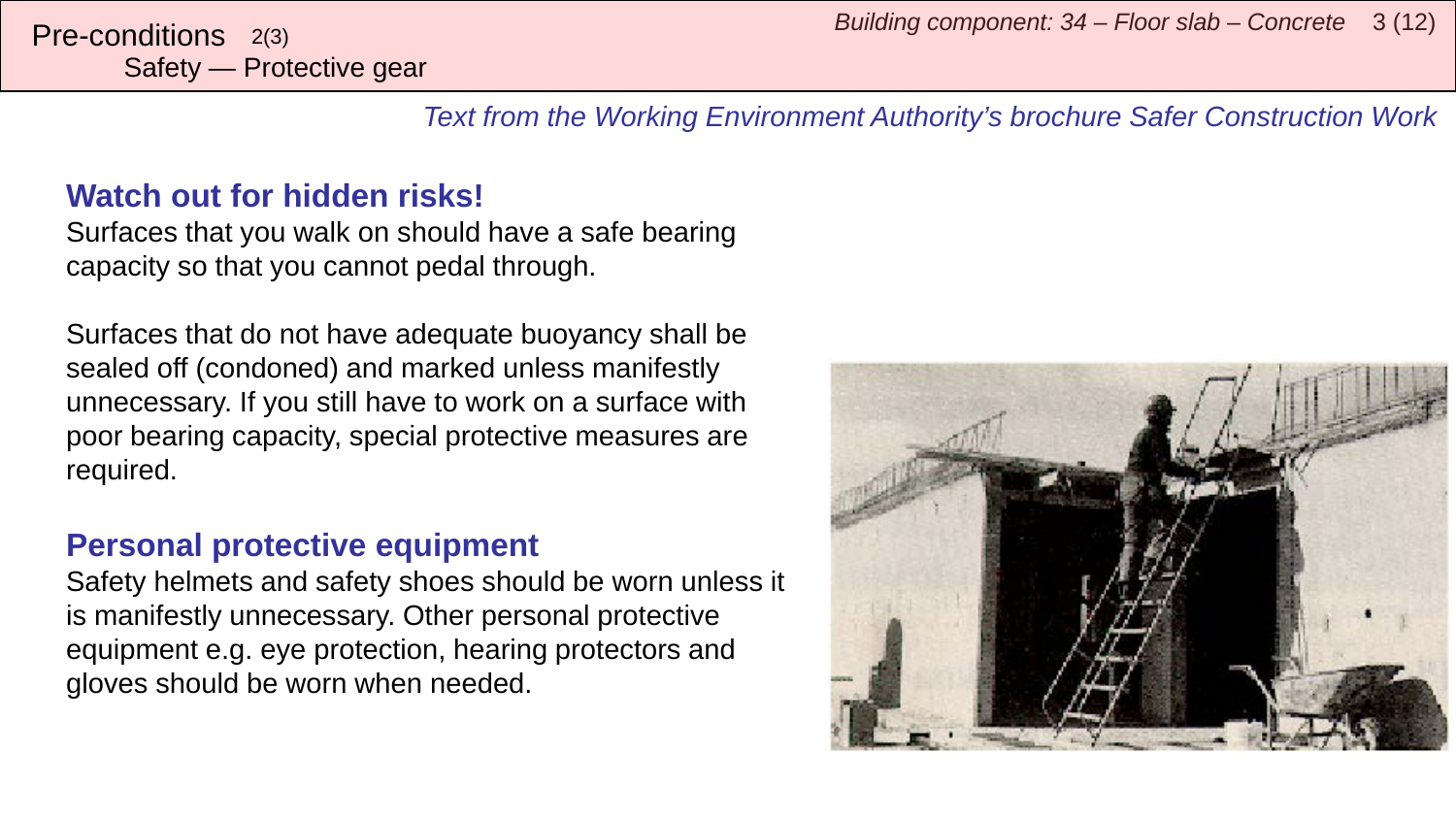## **Protection against the elements**

Depending on the season, the nature and location of the construction, a covering of the workplace with weather protection can sometimes be a good solution. It is important that the protection is sufficiently dimensioned and anchored to the snow and wind loads it may be exposed to.

Even prolonged or intense exposure to sunlight can be dangerous. Also consider the risk of striking lightning.

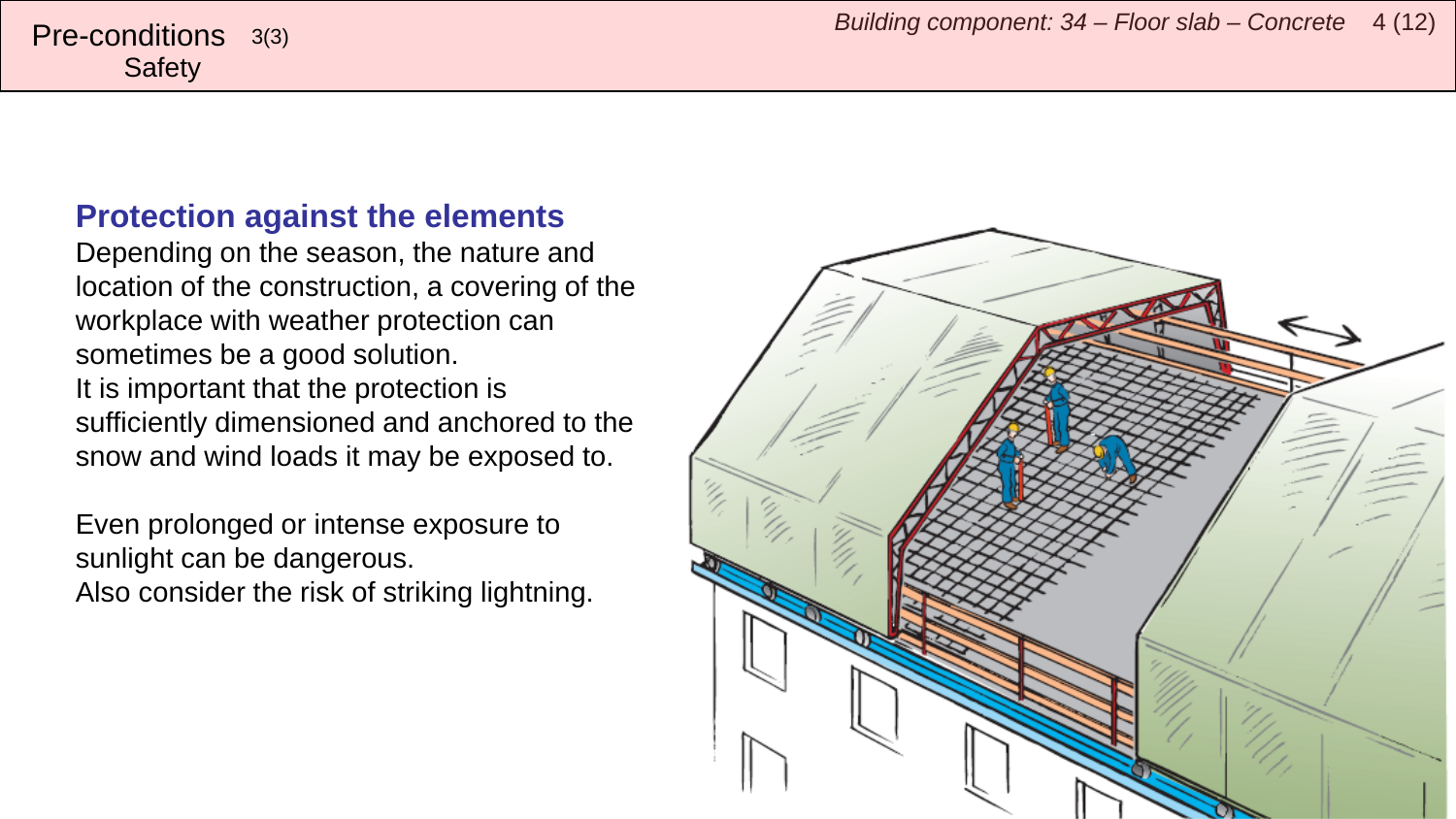# <span id="page-4-0"></span>**Equipment**

- $\square$  Pump or concrete bass
- $\square$  Laser with stand receiver and cast plate
- $\Box$  2 converters and 4 vibro rods
- □ Shovel
- $\square$  Electric power at the casting site
- $\Box$  Water hose
- $\square$  Bucket and brush for cleaning tools
- $\square$  Cover mats, if any,

# För grinding

□ Vibrating "sloda" □ Troweller

### For crane casting

 $\square$  Crane with a basque with sufficient range

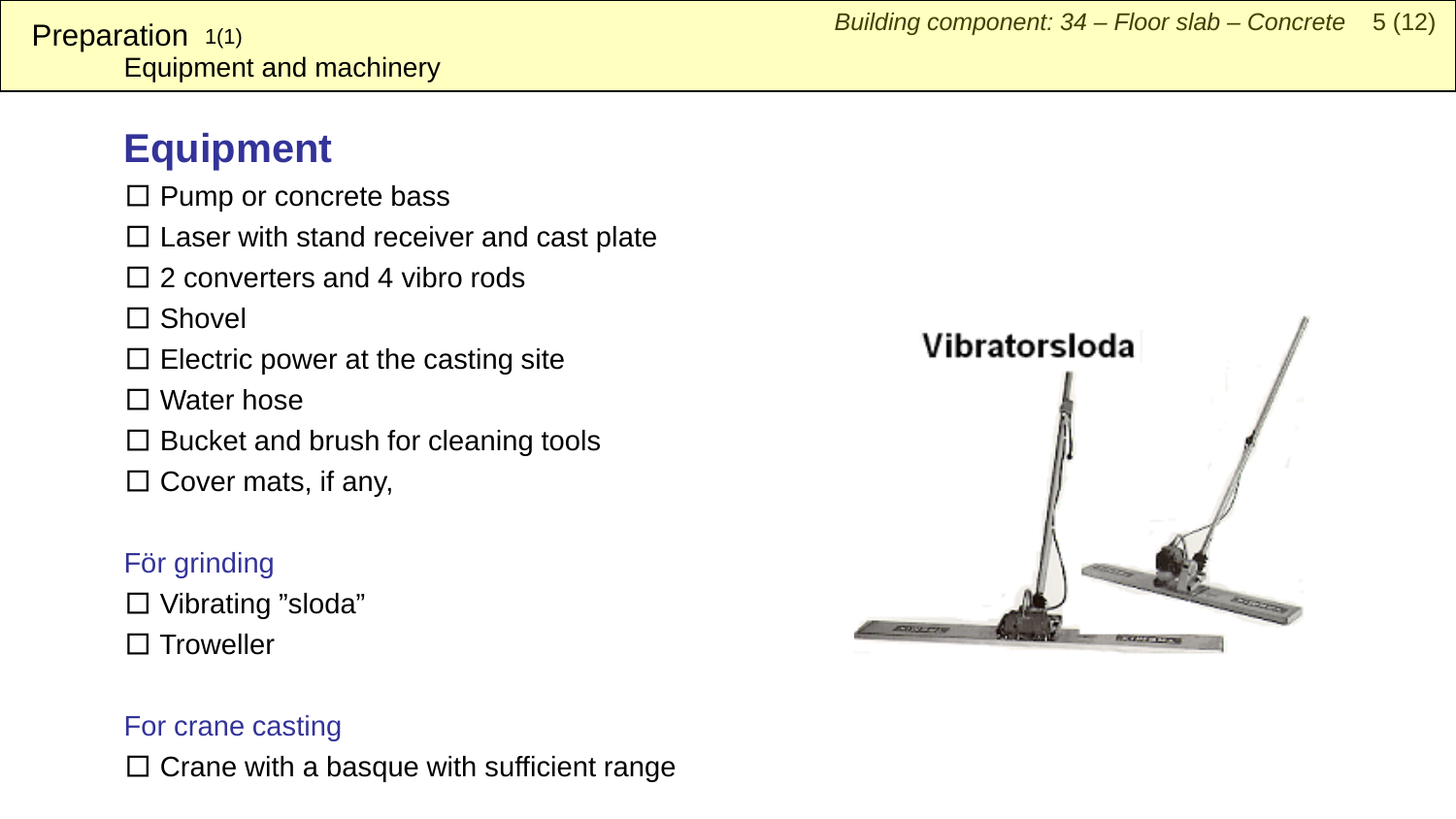## <span id="page-5-0"></span>Template & instructions Self-inspection 1(2)

| <b>No</b>        | <b>Check</b>                                                                                                          | <b>Method or</b><br>equipment | <b>Frequency</b> | <b>Result</b> | <b>Date</b><br><b>Signature</b> | <b>Deviation/Remedy</b><br>Approval/Non-A |  |  |
|------------------|-----------------------------------------------------------------------------------------------------------------------|-------------------------------|------------------|---------------|---------------------------------|-------------------------------------------|--|--|
| 1                | Packing note, marking                                                                                                 |                               |                  |               |                                 |                                           |  |  |
| $\boldsymbol{2}$ | Lifting tools and mounting accessories                                                                                |                               |                  |               |                                 |                                           |  |  |
| 3                | Castings                                                                                                              |                               |                  |               |                                 |                                           |  |  |
| 4                | Communication equipment and signal schedule<br>including command calls                                                |                               |                  |               |                                 |                                           |  |  |
| 5                | Transport route and site                                                                                              |                               |                  |               |                                 |                                           |  |  |
| 6                | Punches, braces, pistons                                                                                              |                               |                  |               |                                 |                                           |  |  |
| $\overline{7}$   | Measures in case of cold:<br>$\star$<br>Additives<br>* Insulation of the shape<br>* Cover-up, if any. heating cable   |                               |                  |               |                                 |                                           |  |  |
| 8                | Measures in case of heat:<br>A-methods<br>$\star$<br>* W methods<br>* W methods komb. m cooling coils<br>* CC methods |                               |                  |               |                                 |                                           |  |  |
| 9                |                                                                                                                       |                               |                  |               |                                 |                                           |  |  |
|                  |                                                                                                                       |                               |                  |               |                                 |                                           |  |  |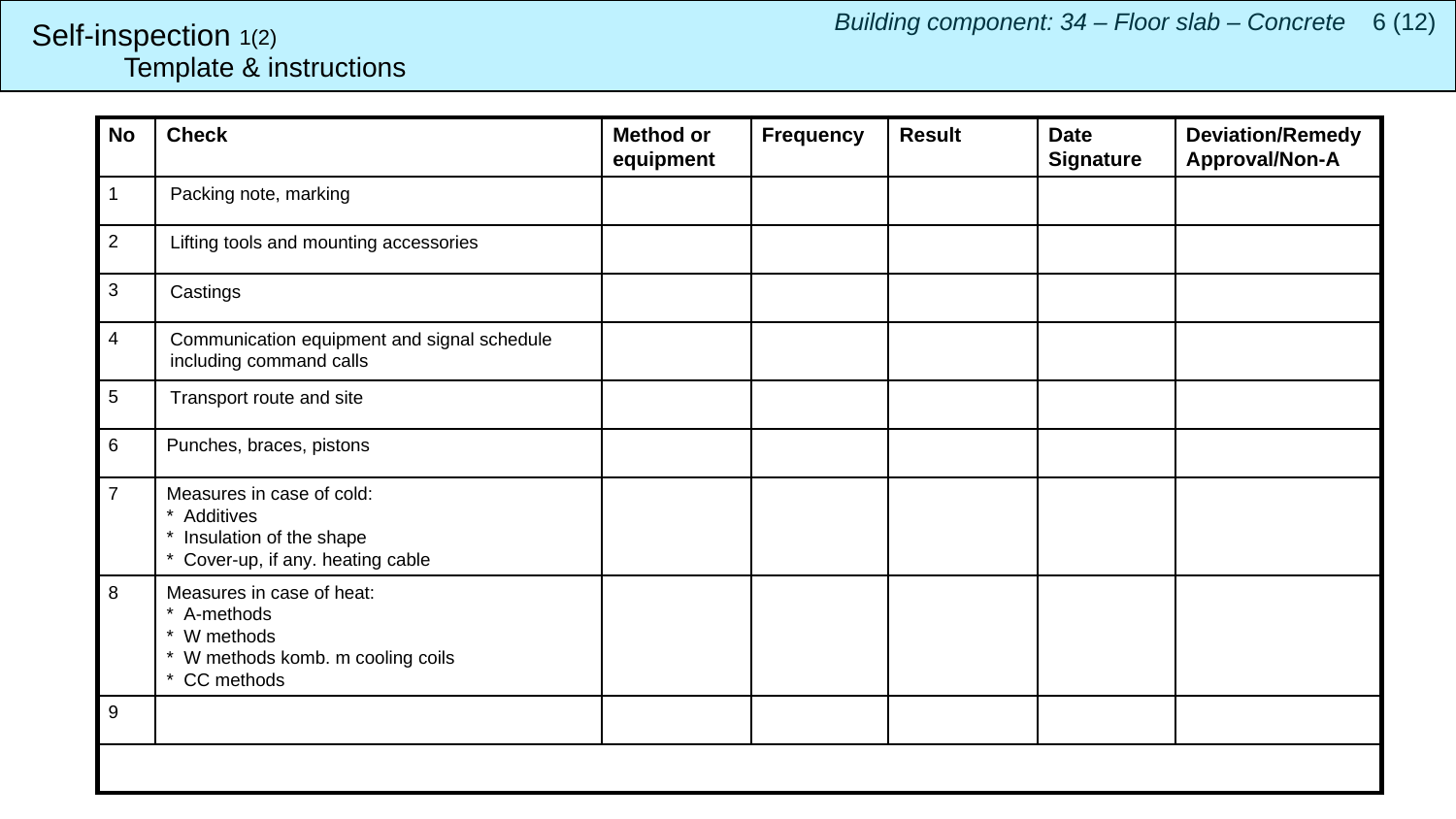# **Quality criteria for the project and the product**

- Study Drawings, Specifications and Inspection plan
- Think through the alternative **methods of production** and handling of materials, tools etc. that can meet the requirements



# *Pay particular attention to*

- check what is to be laid on top of the concrete surface process the surface so that it is prepared for the next layer
- prepare slope against floor drain, etc.
- finishing should be done in conjunction with casting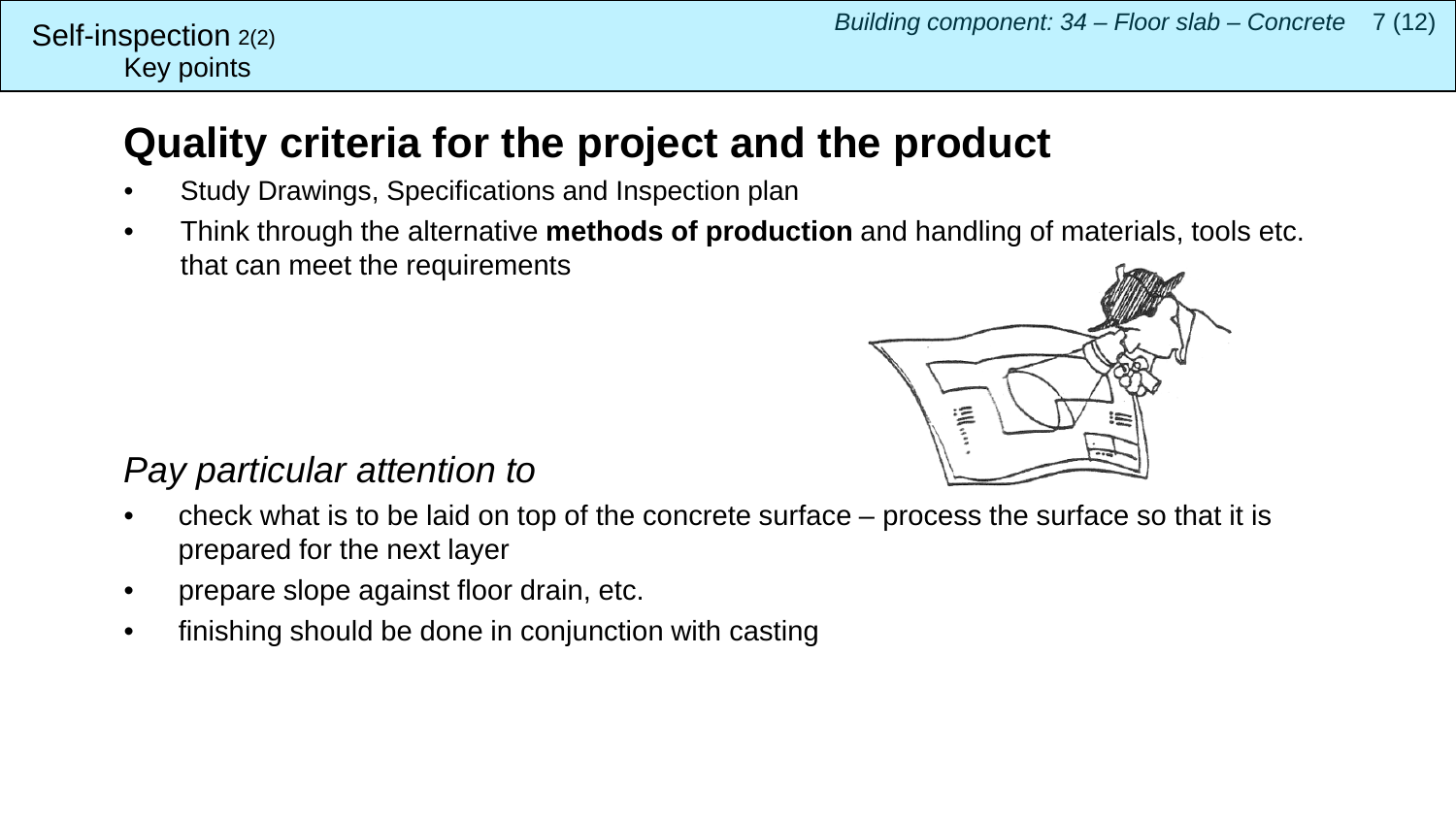#### **Casting** 1(5)

### **Three elements:**

**Reception concrete, vibrating and height control**





<span id="page-7-0"></span>*Building component: 34 – Floor slab – Concrete* <sup>8</sup> (12) Execution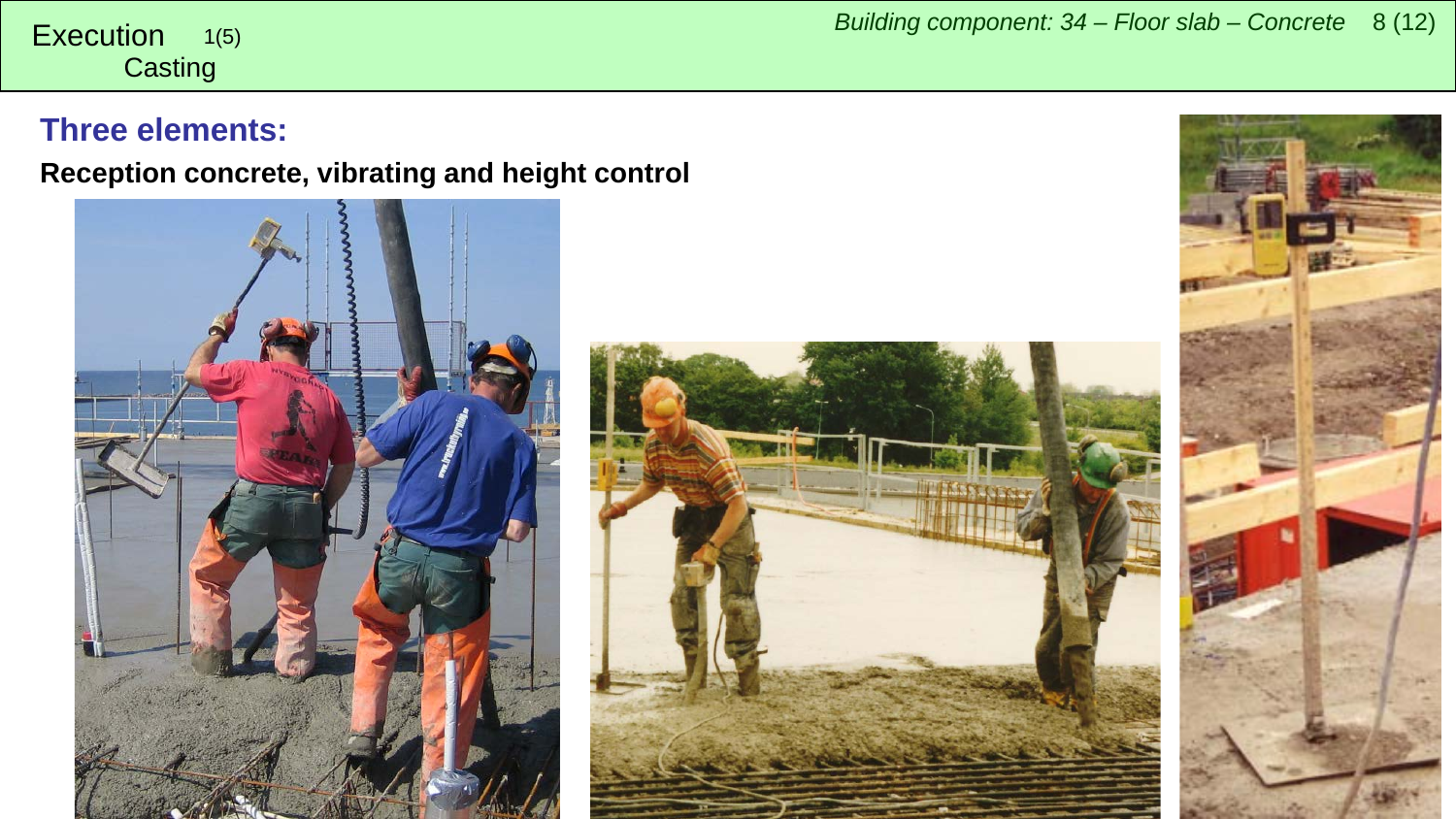**Grinder** 

## **Grinding can be done in many ways with "sloda"/concrete leveller**



The concrete leveller need to be washed occationally

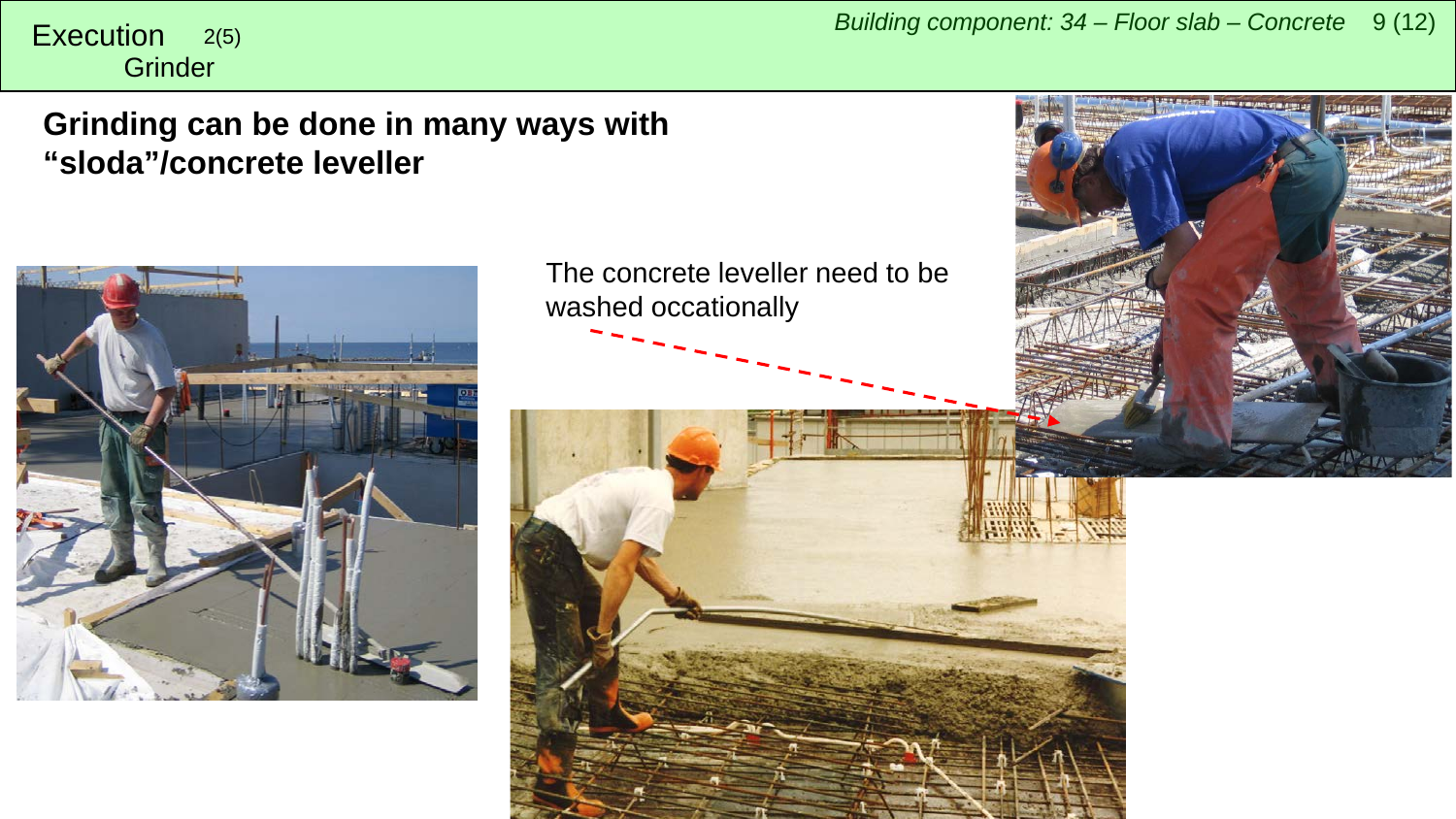**Trowelling** 

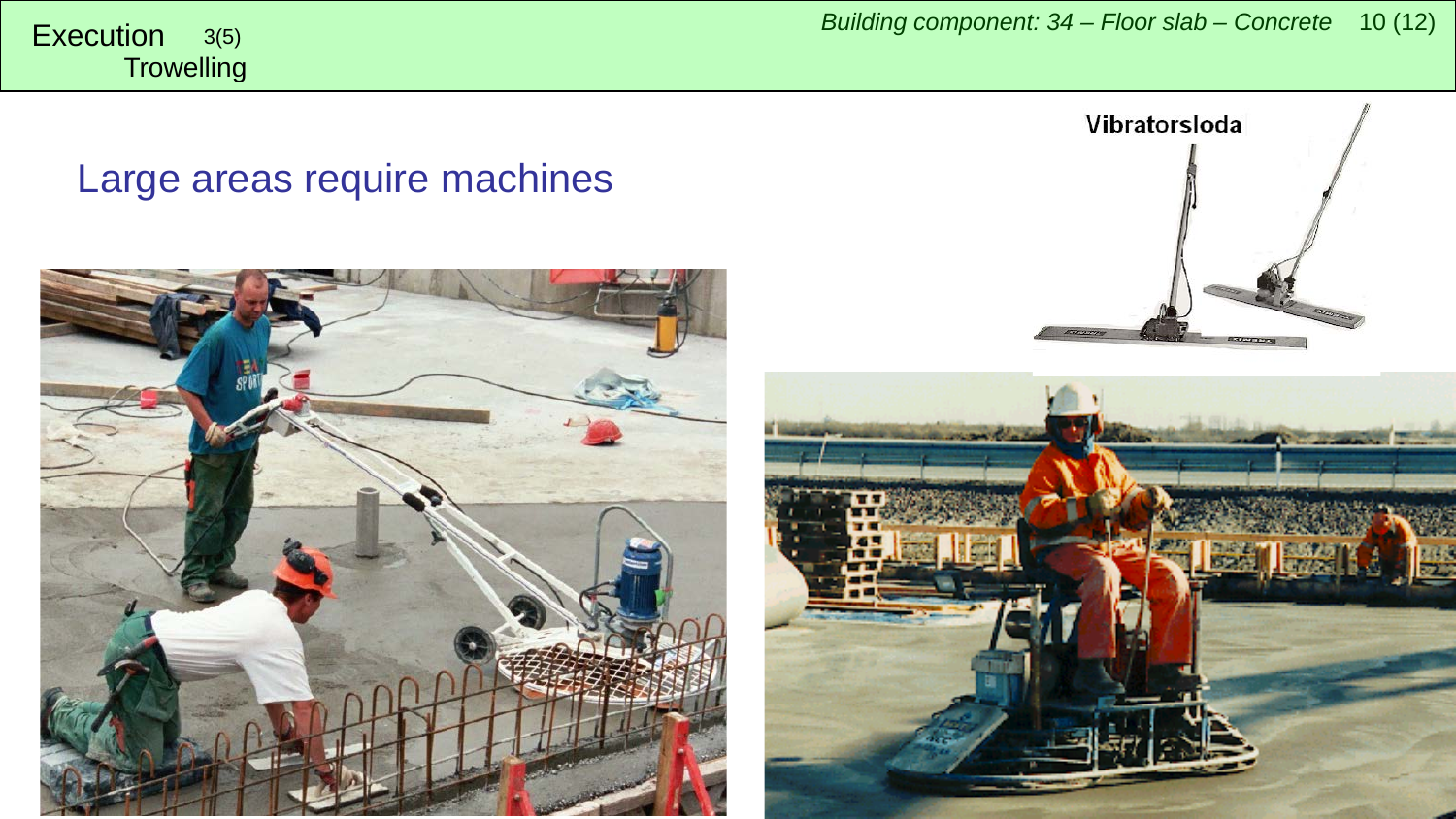Waste concrete has to be handeled if not returned to factory!

Remember to cover casted concrete if necessary!